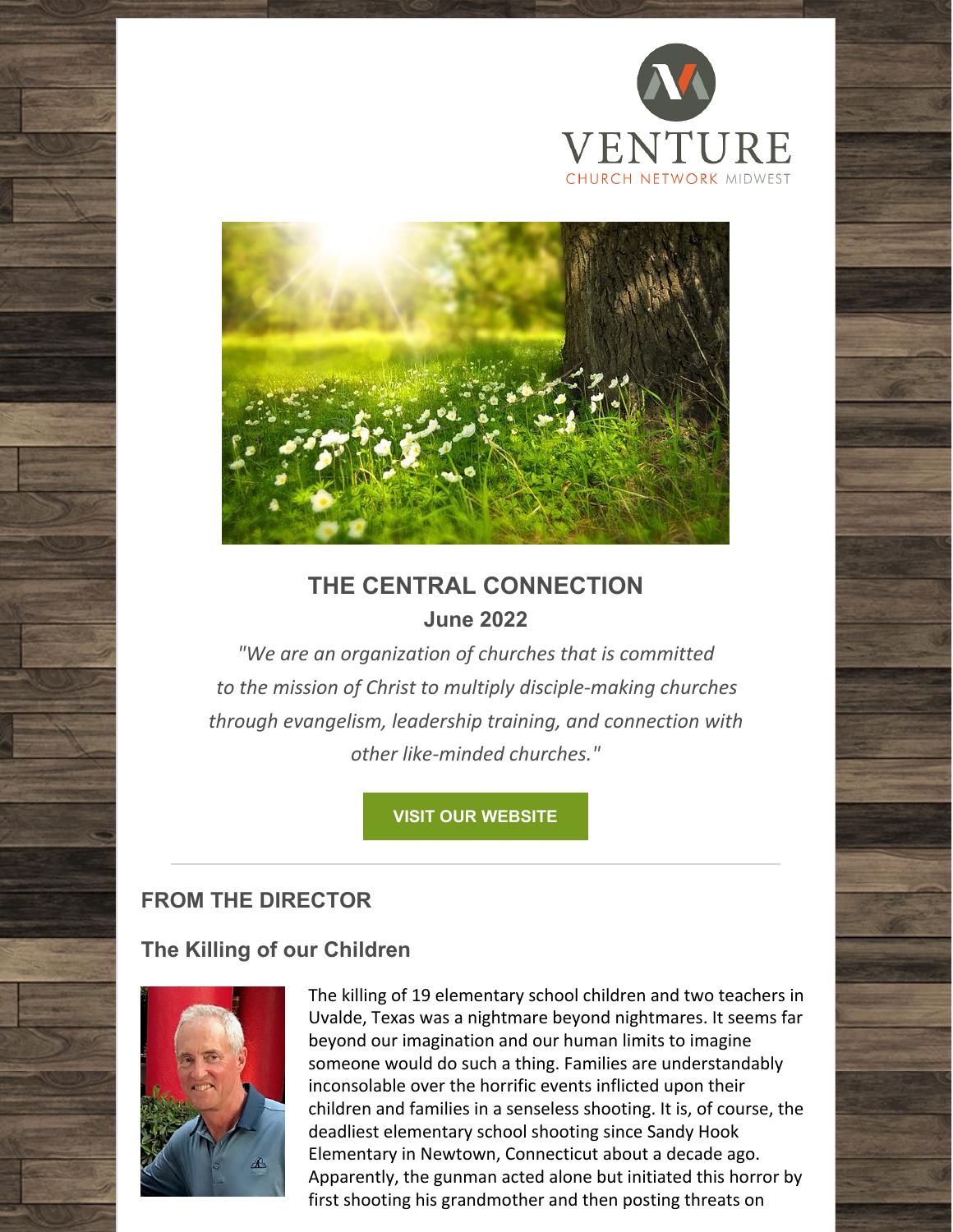social media before he crashed his grandmother's vehicle at the elementary school and began executing everyone in his pathway. *Read [More](https://files.constantcontact.com/7d332367001/975ae030-29c6-42d8-b9be-cb03356f95e7.pdf?rdr=true)*

*Pastor Brad Little, Regional Executive Director Venture Church Network Midwest*



.

*Hello!*

My name is Gina Perry, the new Administrative Assistant for Venture Church Network Midwest. I was born and raised near Cleveland, Ohio, and met my husband, James, while we were both attending college in Illinois. We moved to the Cedar Rapids area in 2016 when James was called to serve as Senior Pastor at Creekside Bible Church. We have two daughters, Faith and Lydia. I have spent the majority of my adult life in secretarial and academic roles, so the new adventure here at VCNMidwest really excites me. I enjoy traveling, decorating, watching my girls in all their many games and performances, and being involved in our church. I look forward to serving the Lord alongside the churches and people of VCNMidwest.



**Tuesday, June 28, 9:00am (CT)** with an alternative repeat session **Wednesday, June 29, 3:00pm (CT)**

## WATCH FOR YOUR ZOOM INVITE COMING SOON!

**The Purpose of ENGAGE** is to address gospel and missional critical issues and challenge our thinking related to pastoral ministry, leadership and the purpose of our churches.

**The Goal of ENGAGE** is to continue to become gospel-centered, grace driven, biblically anchored churches passionately committed to fulfill the mission of Christ.

**The Mission Behind A Mission Trip**

It is mission trip season! Whether you are doing a local, long distance, or an overseas mission trip, there are always plenty of planning and details to work through. Do we put more thought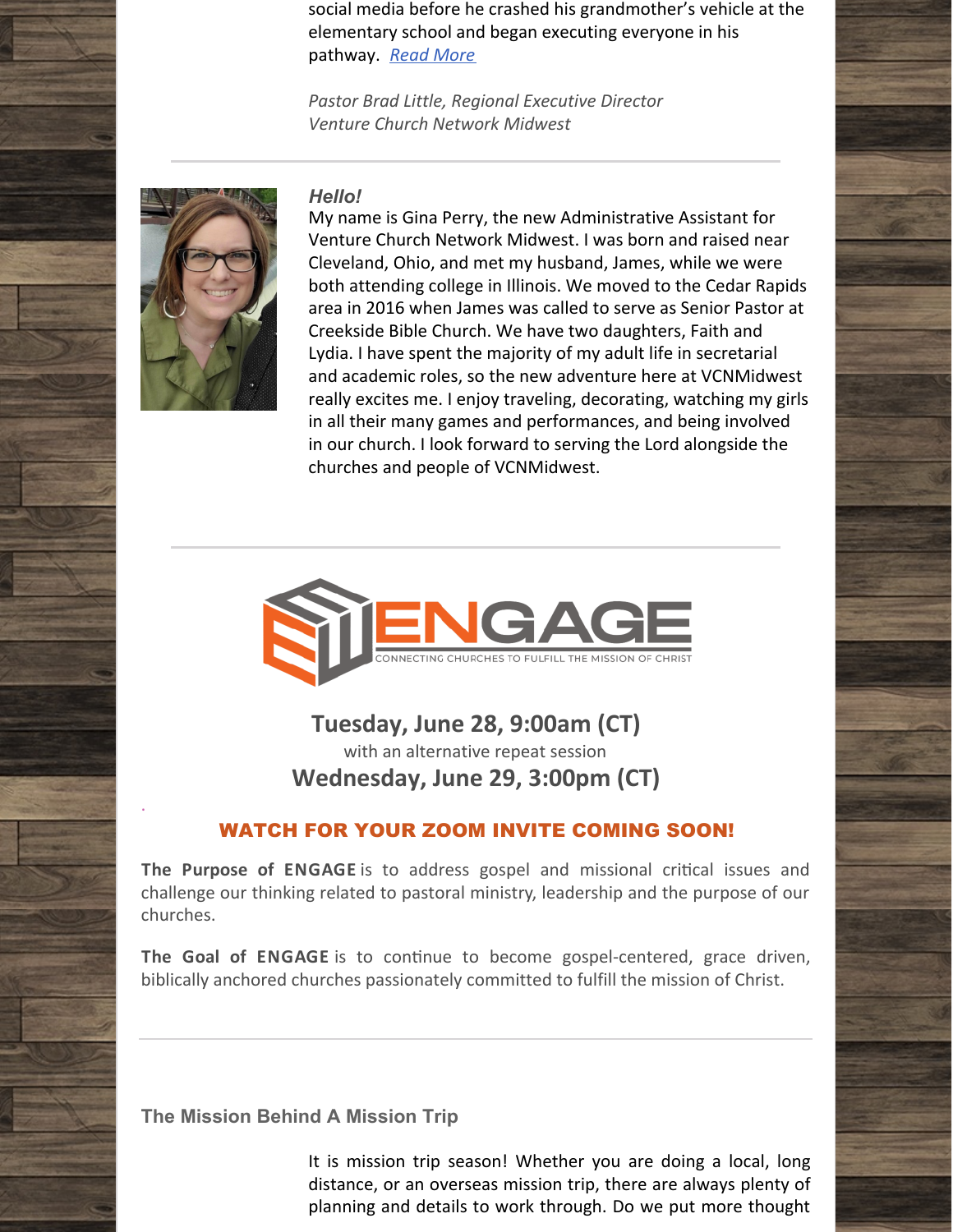

into the detail of the mission trip than on the reason for taking one at all? I mean more than helping a community or running a  $V.B.S.$ ? I was challenged with this question early on in my undergraduate Youth Ministry class. Are mission trips just something expected to do, or is there a theology behind the mission trips we take? *Read [More](https://files.constantcontact.com/7d332367001/9421b246-c4b4-4dc8-9f30-b5f127e3975b.pdf?rdr=true)*

*Chuck Babbitt, Youth Pastor, Bloomer Baptist Church VCNMidwest Youth Ministries Director*



Teaching My Kids About Money



My oldest daughter graduates from high school tomorrow (May 27). We've been putting aside a little here and a little there in a college savings account and in November (or so) I was feeling exceptional wise. The return on my investment was looking excellent. Today, that account has dropped in value by 30%. It's mildly depressing. I had a small inkling that I should sell enough of that mutual fund to take advantage of what I now know was a peak. But I didn't – I have been so committed to refrain from panic all of these years, why panic now. [Read](https://files.constantcontact.com/7d332367001/b315a2ba-380d-47e7-bb55-5f0e0fa291bd.pdf?rdr=true) More

Pastor Rob Buhl, First Baptist Church, Whitehall, WI

## **PLEASE PRAY for the Following Churches in Transition:**



First Baptist Church - Collinsville, IL First Baptist Church - Colfax, IA First Baptist Church - Sibley, IA River of Life Church - Hastings, MN Faith Baptist Church - Kenmare, ND Calvary Community Church - Lancaster, WI



**Venture Church Network Chaplaincy**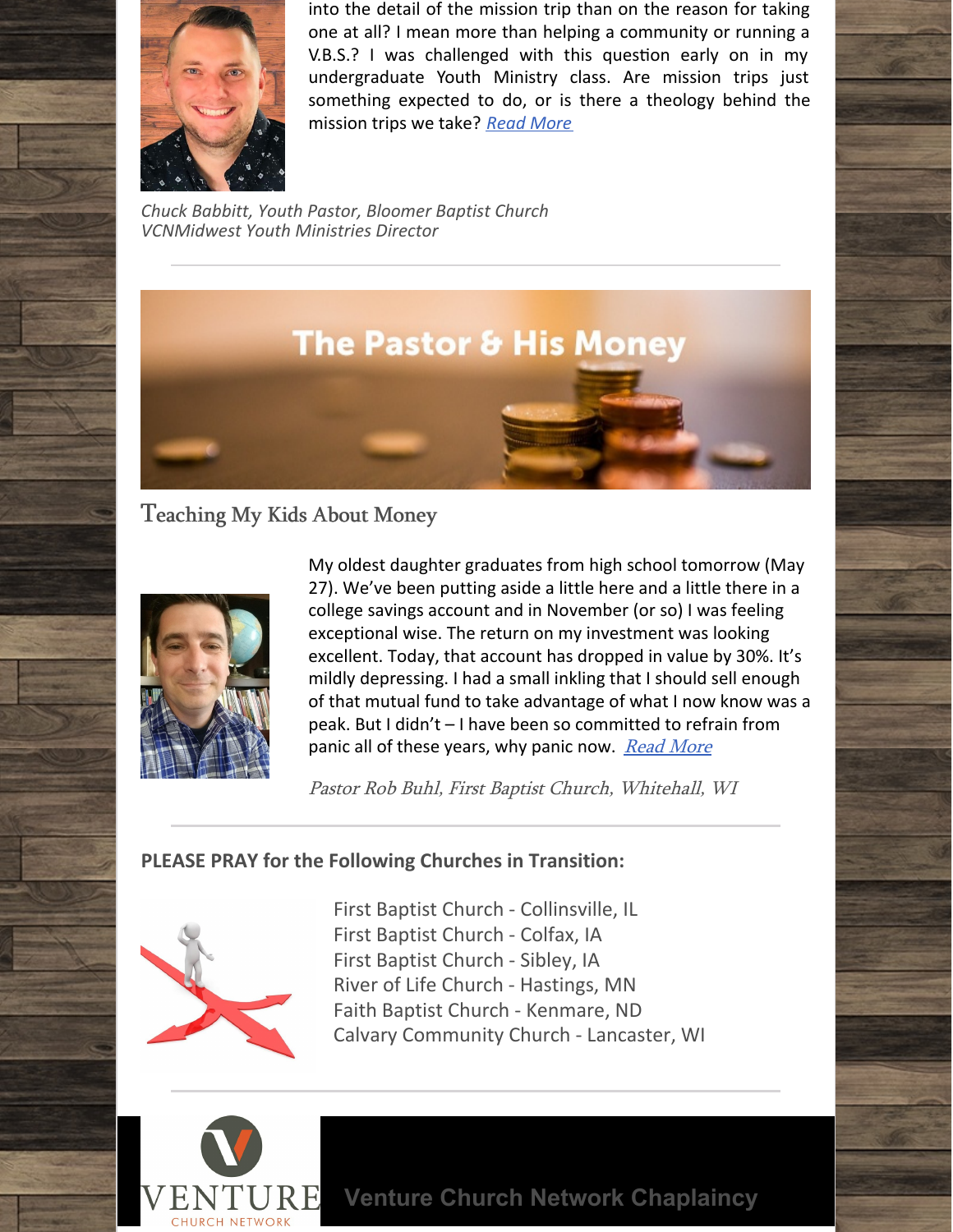

The Christian Motorcycle Association has a pamphlet with the title; "He Would Have Ridden a Motorcycle." The inside text continues…

"Jesus The Biker: He was a lot like you and me. The government didn't like him. The church thought he was weird. His friends were few. What friends he had, denied him. He was persecuted by hypocrites. He hung around people like you and me, not the goody-two-shoes Pharisees. *Read [More](https://venturechurches.org/would-he-have-ridden-a-motorcycle-chaplain-reaches-bikers-for-jesus) -by* Shawn Taylor, Motorcycle Chaplain, Phoenix, AZ





Rev. Randy L. Brandt, Chaplain, Colonel, USA Ret. Director of Chaplaincy, Venture Church Network *[venturechurches.org/chaplaincy](https://venturechurches.org/chaplaincy/) [r.brandt@venturechurchnetwork.org](mailto:r.brandt@venturechurchnetwork.org)* Cell: 913-904-8746



### WE HAVE MOVED!

The VCNMidwest Administrative Office has moved. Please update your records with our new contact information.

Address: 1410 44th Street, Marion, IA 52302 Phone: 319-830-6478

### **Venture Church Network Midwest CLUSTER GROUPS**

**Illinois** To Be Decided

#### **Iowa**

No meetings during the Summer *Jay Jentink, Calvary Baptist Church, Cedar Rapids, IA 319-396-3233 [office@calvarycr.org](mailto:office@calvarycr.org)*

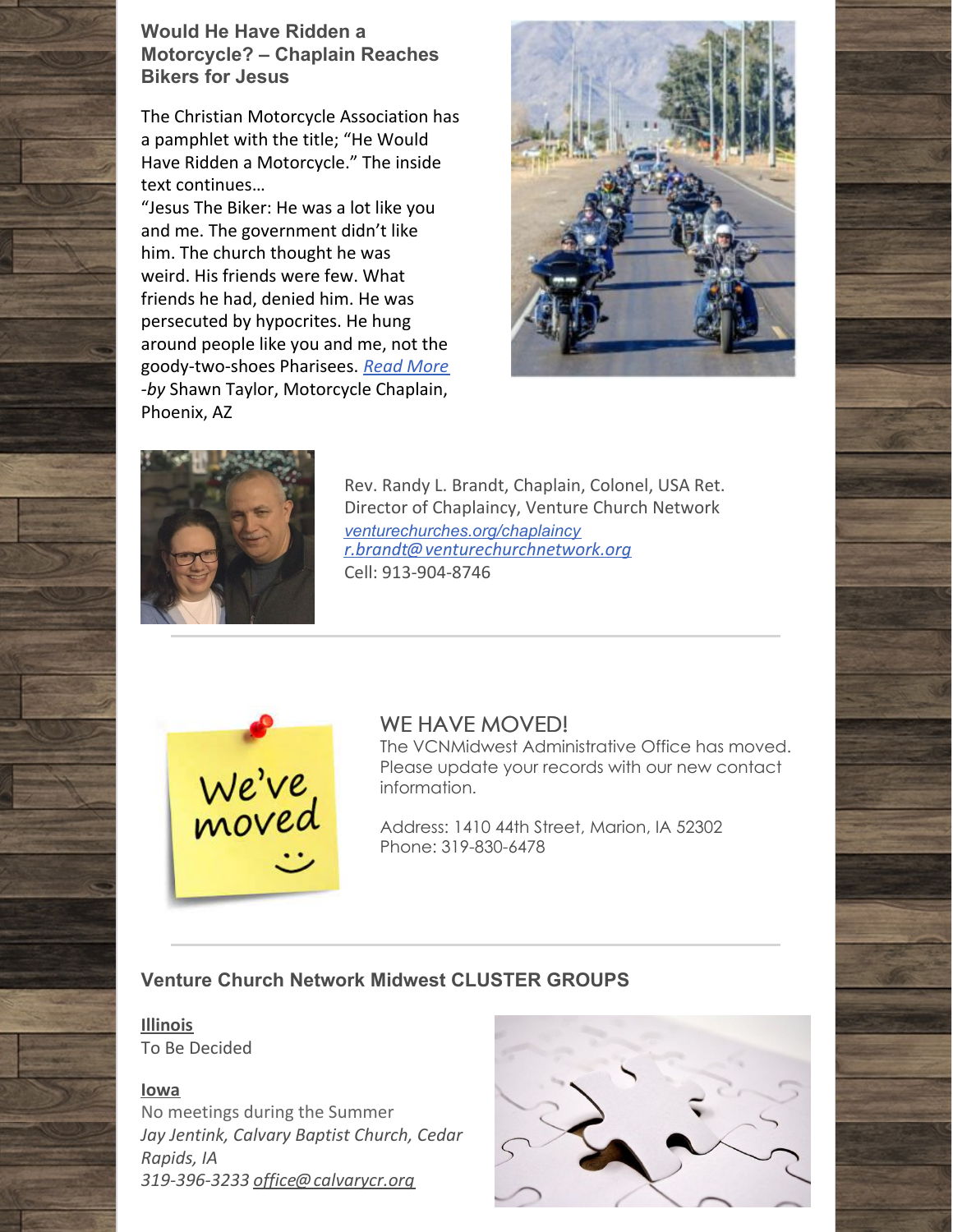#### **Michigan**

Thursday, June 16, 2:00pm (ET) Meeting by Zoom *Allen Grover, Ganson Street Baptist Church, Jackson, MI 517-740-8961 [pastorallen@gansonstreet.org](mailto:pastorallen@gansonstreet.org)*

## **Northern Minnesota/North Dakota**

To Be Decided

### **Central Minnesota**

Monday, June 28, 10am (CT) Meeting at River of Life Church, Hastings, MN *Dan Vesta 651-468-1045 [dkvesta@sbcglobal.net](mailto:dkvesta@sbcglobal.net)*

### **Southern Minnesota**

No meetings during the Summer *Walt Moser, First Baptist Church, Luverne, MN 605-254-3092 [PastorWalt.Moser@gmail.com](mailto:PastorWalt.Moser@gmail.com)*

### **Wisconsin**

Thursday, June 16, Noon (CT) Pizza Ranch, Eau Claire *Wade Duroe, Crossroads Church, Chippewa Falls, WI 715-723-1054 [wljc12@hotmail.com](mailto:wljc12@hotmail.com)*

### **VCNMidwest Youth Pastor Collaboration**

Thursday, June 23, 10am (CT) Meeting by Zoom *Chuck Babbitt, Bloomer Baptist Church, Bloomer, WI 515-230-0774 youth@bloomerbaptistchurch.com*

## **NEED DIRECTION, NEED A RESOURCE???**

Th[e](https://www.vcnmidwest.org) [VCNMidwest](http://www.vcnmidwest.org) website has answers to many of your questions. Not finding what you need, contact the VCNMidwest Administrative Office or Regional Executive Director, Brad Little.





**Venture Church Network Midwest 1410 44th Street, Marion, IA 52302**

> **Dr. Brad Little Regional Executive Director** [blittle@vcnmidwest.org](mailto:blittle@cbnorthcentral.org)